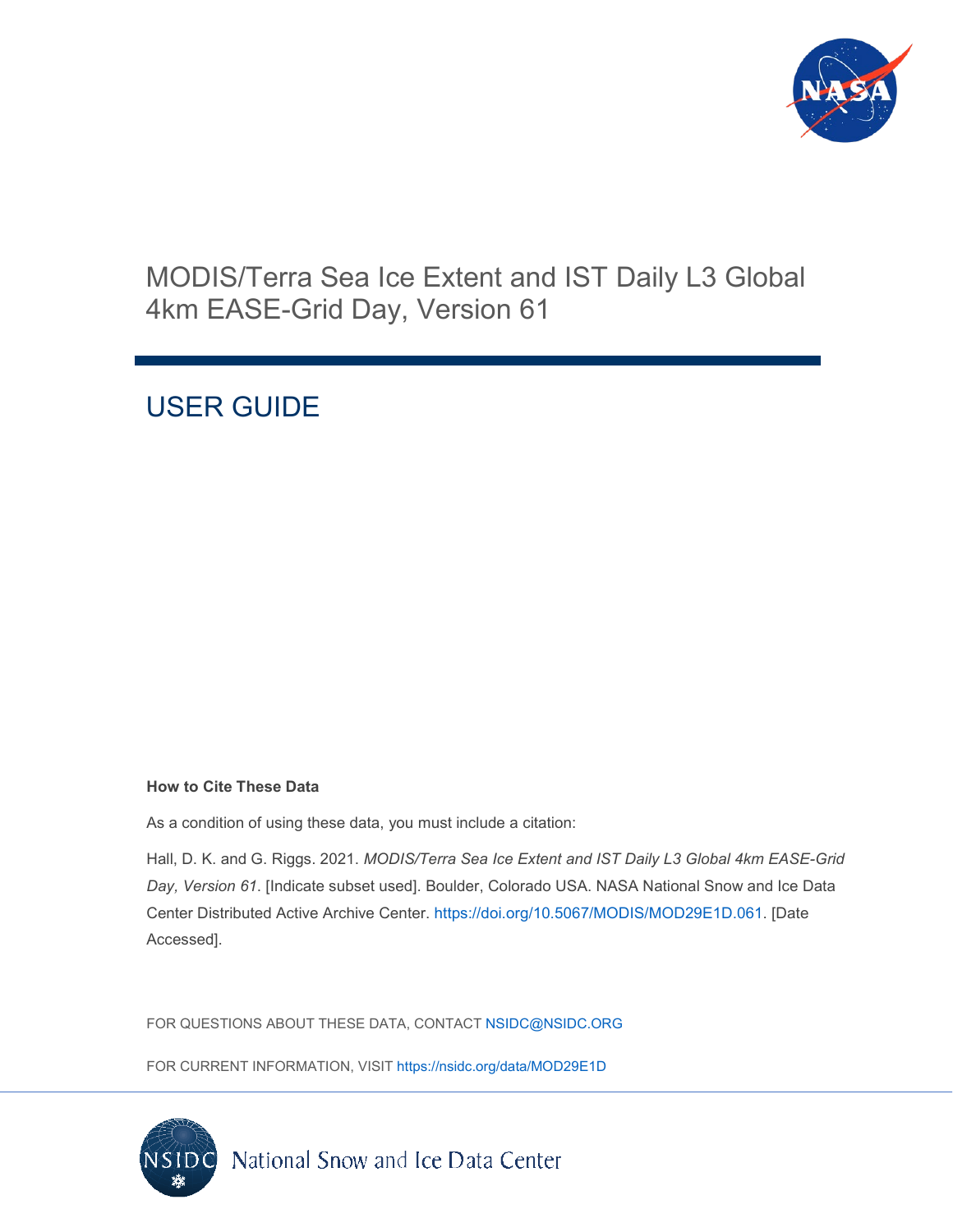# **TABLE OF CONTENTS**

| 1 |     |       |  |  |
|---|-----|-------|--|--|
|   | 1.1 |       |  |  |
|   | 1.2 |       |  |  |
|   | 1.3 |       |  |  |
|   |     | 1.3.1 |  |  |
|   |     | 1.3.2 |  |  |
|   |     | 1.3.3 |  |  |
|   |     | 1.3.4 |  |  |
|   |     |       |  |  |
|   |     | 1.4.1 |  |  |
|   |     | 1.4.2 |  |  |
|   |     | 1.4.3 |  |  |
|   |     |       |  |  |
|   |     | 1.5.1 |  |  |
|   |     | 1.5.2 |  |  |
| 2 |     |       |  |  |
|   | 2.1 |       |  |  |
|   | 2.2 |       |  |  |
|   |     | 2.2.1 |  |  |
|   | 2.3 |       |  |  |
|   | 2.4 |       |  |  |
|   |     | 2.4.1 |  |  |
|   |     | 242   |  |  |
| 3 |     |       |  |  |
| 4 |     |       |  |  |
| 5 |     |       |  |  |
| 6 |     |       |  |  |
| 7 |     |       |  |  |
|   | 7.1 |       |  |  |
|   | 7.2 |       |  |  |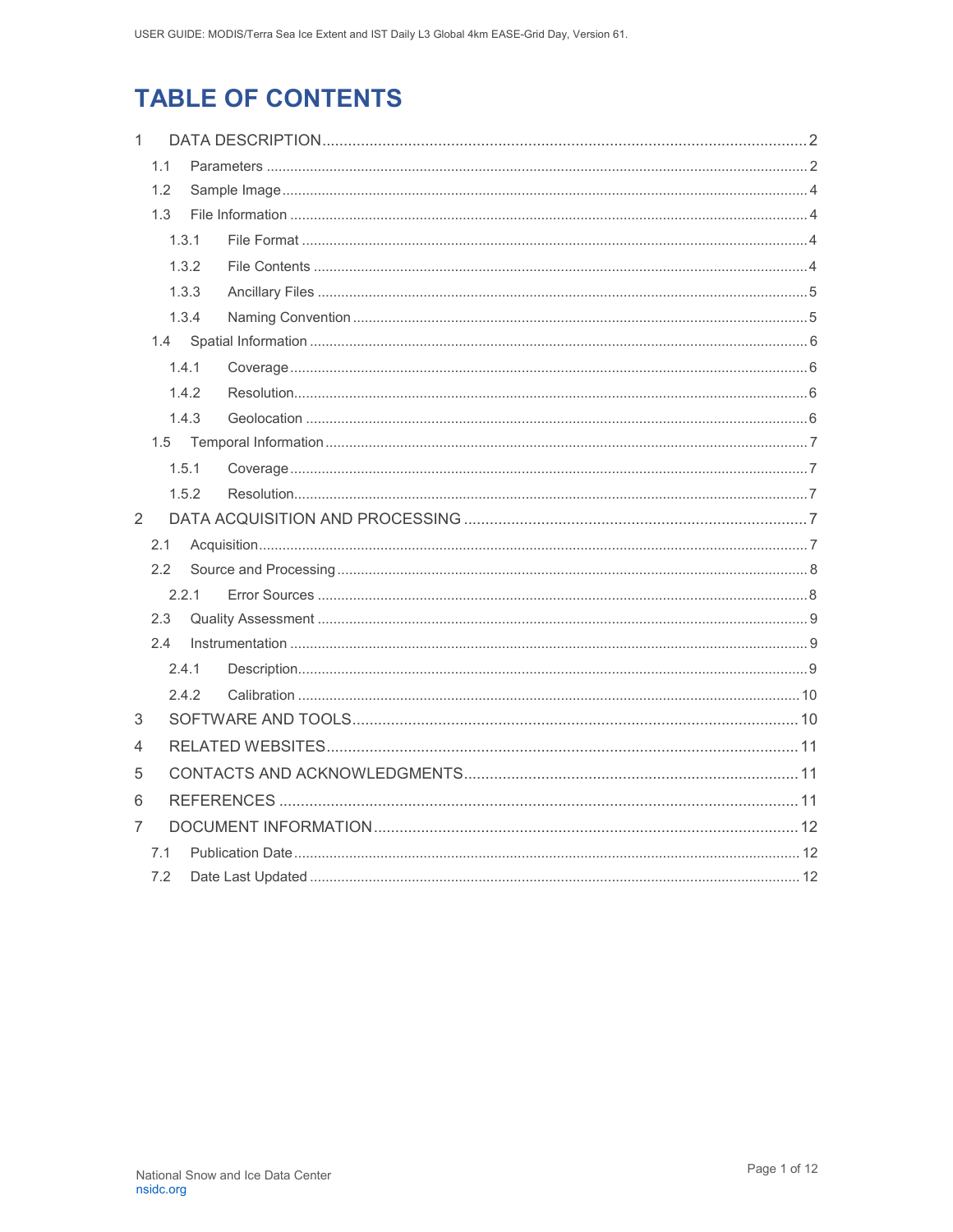# <span id="page-2-0"></span>1 DATA DESCRIPTION

This data set consists of sea ice extent and ice surface temperature (IST), generated by remapping 1 km resolution data from [MOD29P1D](https://nsidc.org/data/mod29p1d/versions/61) to a 4 km resolution grid, for both the Northern and Southern Hemispheres. The gridded input observation nearest the center of the output grid cell is assigned to that grid cell. As such, approximately every fourth input grid cell is mapped to the output grid. No QA data is provided. The purpose of this data set is to composite subsampled MOD29P1D data and provide users with a general view of hemispheric sea ice. The Scientific Data Sets (SDSs) included in this product are listed in Table 1 and sample images of the data are provided in Figure 1.

The terms "Version 61" and "Collection 6.1" are used interchangeably in reference to this release of MODIS data.

| Table 1. SDS Details                                 |                                                                                                                                                                                                                                                                                |                                                                                                                                                                                                                                   |  |
|------------------------------------------------------|--------------------------------------------------------------------------------------------------------------------------------------------------------------------------------------------------------------------------------------------------------------------------------|-----------------------------------------------------------------------------------------------------------------------------------------------------------------------------------------------------------------------------------|--|
| <b>Parameter</b>                                     | <b>Description</b>                                                                                                                                                                                                                                                             | <b>Values</b>                                                                                                                                                                                                                     |  |
| Northern Hemisphere group: MOD_Grid_Seaice_4km_North |                                                                                                                                                                                                                                                                                |                                                                                                                                                                                                                                   |  |
| Sea_Ice_by_Reflectance_NP                            | Sea ice extent map stored as<br>coded integers <sup>1</sup> . Pixels are<br>reported as sea ice, ocean,<br>cloud, land, inland water, or<br>other conditions (e.g. missing<br>data). Daylight only.                                                                            | $0:$ missing<br>1: no decision<br>$11:$ night<br>$25:$ land<br>37: inland water<br>39: ocean<br>50: cloud<br>$200:$ sea ice<br>253: no input tile expected<br>254: non-production mask                                            |  |
| Ice Surface Temperature NP                           | IST is stored as calibrated data<br>(scaled integers). Use the<br>equation below to convert to K:<br>$IST = scale_factor *$<br>(calibrated_data-add_offset)<br>where $scale_factor = 0.01$ and<br>$add\_offset = 0.02$<br>The valid range for ISTs is<br>223.20 K to 313.20 K. | 0.0: missing<br>1.0: no decision<br>5.0: non-production mask<br>$7.0:$ tile fill<br>8.0: no input tile expected<br>25.0: land<br>37.0: inland water<br>50.0: cloud<br>243-273: expected range<br>of IST calibrated data<br>values |  |

## <span id="page-2-1"></span>1.1 Parameters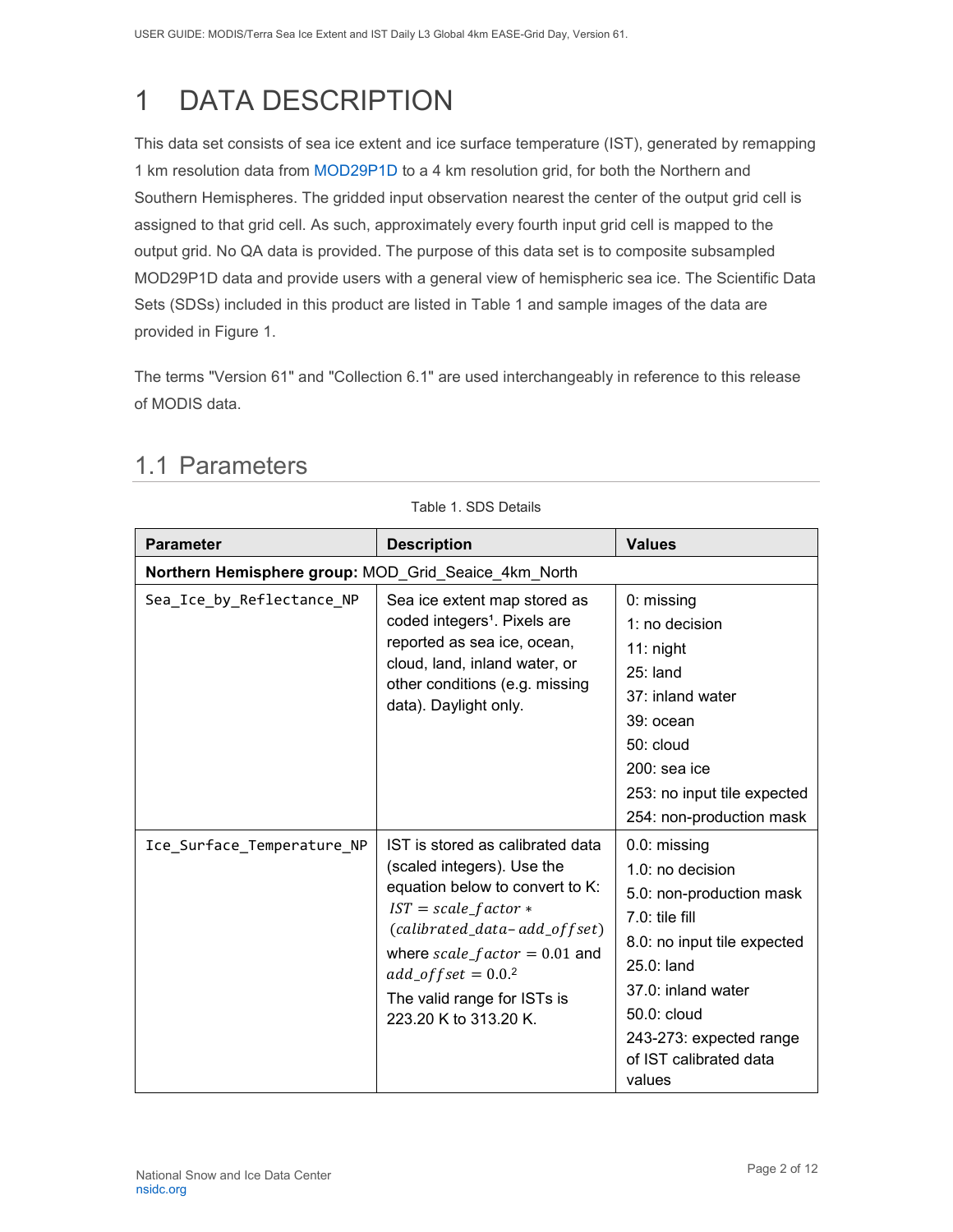| <b>Parameter</b>                                                                                                                                                                            | <b>Description</b>                                                                                                                                                                                                                                                             | <b>Values</b>                                                                                                                                                                                                                     |  |  |
|---------------------------------------------------------------------------------------------------------------------------------------------------------------------------------------------|--------------------------------------------------------------------------------------------------------------------------------------------------------------------------------------------------------------------------------------------------------------------------------|-----------------------------------------------------------------------------------------------------------------------------------------------------------------------------------------------------------------------------------|--|--|
|                                                                                                                                                                                             | Southern Hemisphere group: MOD_Grid_Seaice_4km_South                                                                                                                                                                                                                           |                                                                                                                                                                                                                                   |  |  |
| Sea_Ice_by_Reflectance_SP                                                                                                                                                                   | Sea ice extent map stored as<br>coded integers <sup>1</sup> . Pixels are<br>reported as sea ice, ocean,<br>cloud, land, inland water, or<br>other conditions (e.g. missing<br>data). Daylight only.                                                                            | 0: missing<br>1: no decision<br>$11:$ night<br>$25:$ land<br>37: inland water<br>39: ocean<br>50: cloud<br>200: sea ice<br>253: no input tile expected<br>254: non-production mask                                                |  |  |
| Ice_Surface_Temperature_SP                                                                                                                                                                  | IST is stored as calibrated data<br>(scaled integers). Use the<br>equation below to convert to K:<br>$IST = scale_factor *$<br>(calibrated_data-add_offset)<br>where $scale_factor = 0.01$ and<br>$add\_offset = 0.02$<br>The valid range for ISTs is<br>223.20 K to 313.20 K. | 0.0: missing<br>1.0: no decision<br>5.0: non-production mask<br>$7.0:$ tile fill<br>8.0: no input tile expected<br>25.0: land<br>37.0: inland water<br>50.0: cloud<br>243-273: expected range<br>of IST calibrated data<br>values |  |  |
| <sup>1</sup> Coded integer keys are stored as Local Attributes with each SDS.<br><sup>2</sup> Values for scale_factor and add_offset are also stored as Local Attributes with the IST SDSs. |                                                                                                                                                                                                                                                                                |                                                                                                                                                                                                                                   |  |  |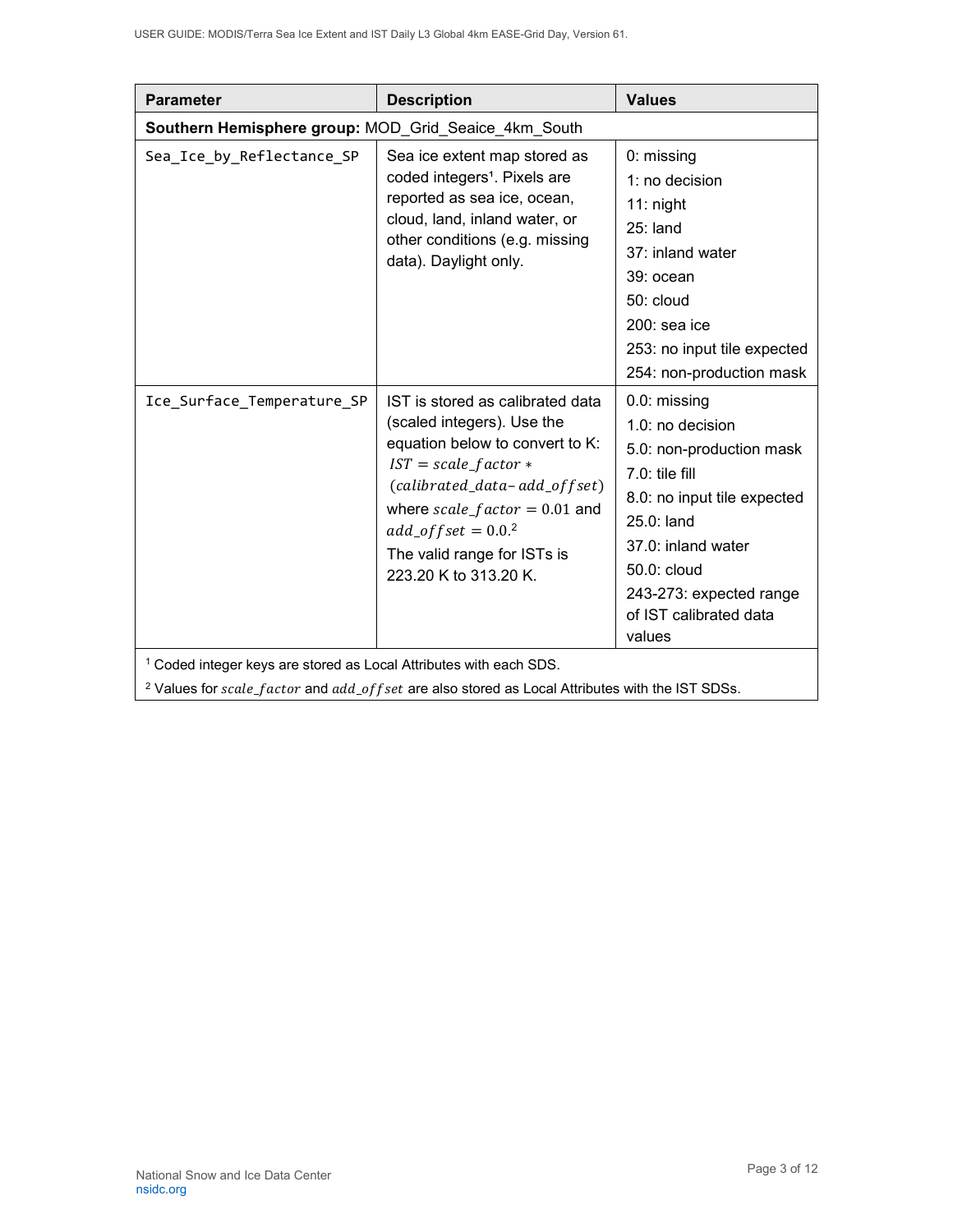# <span id="page-4-0"></span>1.2 Sample Image



Figure 1**.** This figure shows MOD29E1D 4 km sea ice extent (left) and IST (right) for the Northern Hemisphere, acquired on 23 May 2002.

## <span id="page-4-1"></span>1.3 File Information

### <span id="page-4-2"></span>1.3.1 File Format

Data are provided in HDF-EOS2 format and are stored as 8-bit unsigned integers (ISTs are stored as 16-bit). For software and more information, visit the [HDF-EOS](https://portal.hdfgroup.org/display/support) website.

### <span id="page-4-3"></span>1.3.2 File Contents

As shown in Figure 2, each data file includes two data groups (one for Northern Hemisphere data, another for Southern Hemisphere data), each containing two data fields (Ice\_Surface\_Temperature and Sea\_Ice\_by\_Reflectance), and three metadata fields (ArchiveMetadata.0, CoreMetadata.0, and StructMetadata.0).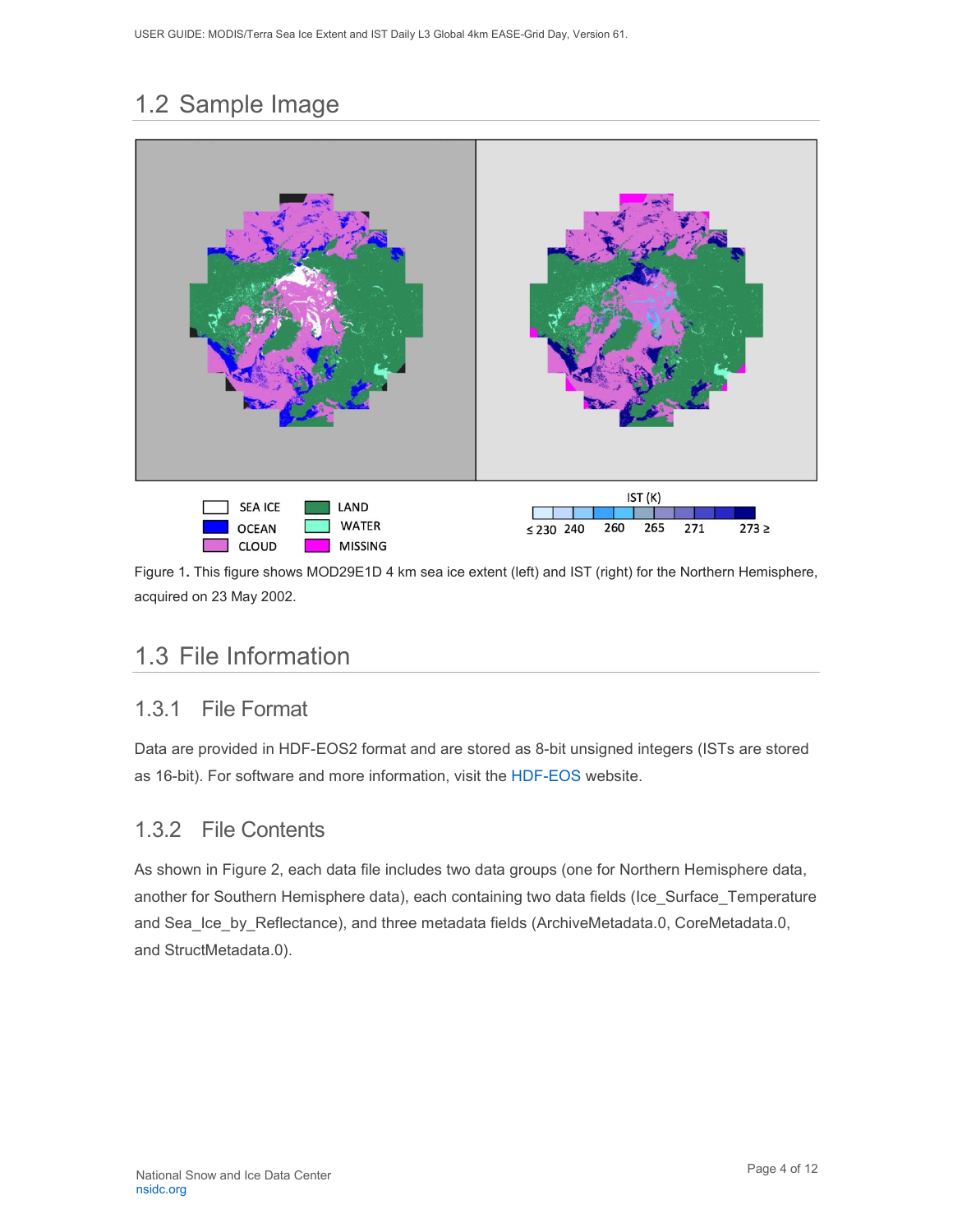

Figure 2**.** This figure shows the MOD29P1D fields included in

each data file as displayed with Panoply software.

### <span id="page-5-0"></span>1.3.3 Ancillary Files

A browse image file (.jpg) and metadata file (.xml) are provided with each data file.

### <span id="page-5-1"></span>1.3.4 Naming Convention

Files are named according to the following convention and as described in Table 2.

#### **File naming convention:**

MOD[PID].A[YYYY][DDD].[VVV].[yyyy][ddd][hhmmss].hdf

| MOD         | MODIS/Terra                          |
|-------------|--------------------------------------|
| PID         | Product ID                           |
| A           | Acquisition date follows             |
| <b>YYYY</b> | Acquisition year                     |
| סמם         | Acquisition day of year              |
| <b>VVV</b>  | Version (Collection) number          |
| yyyy        | Production year                      |
| ddd         | Production day of year               |
| hhmmss      | Production hour/minute/second in GMT |
| .hdf        | HDF-EOS formatted data file          |

#### **File name example:**

MOD29E1D.A2003001.061.2019129192022.hdf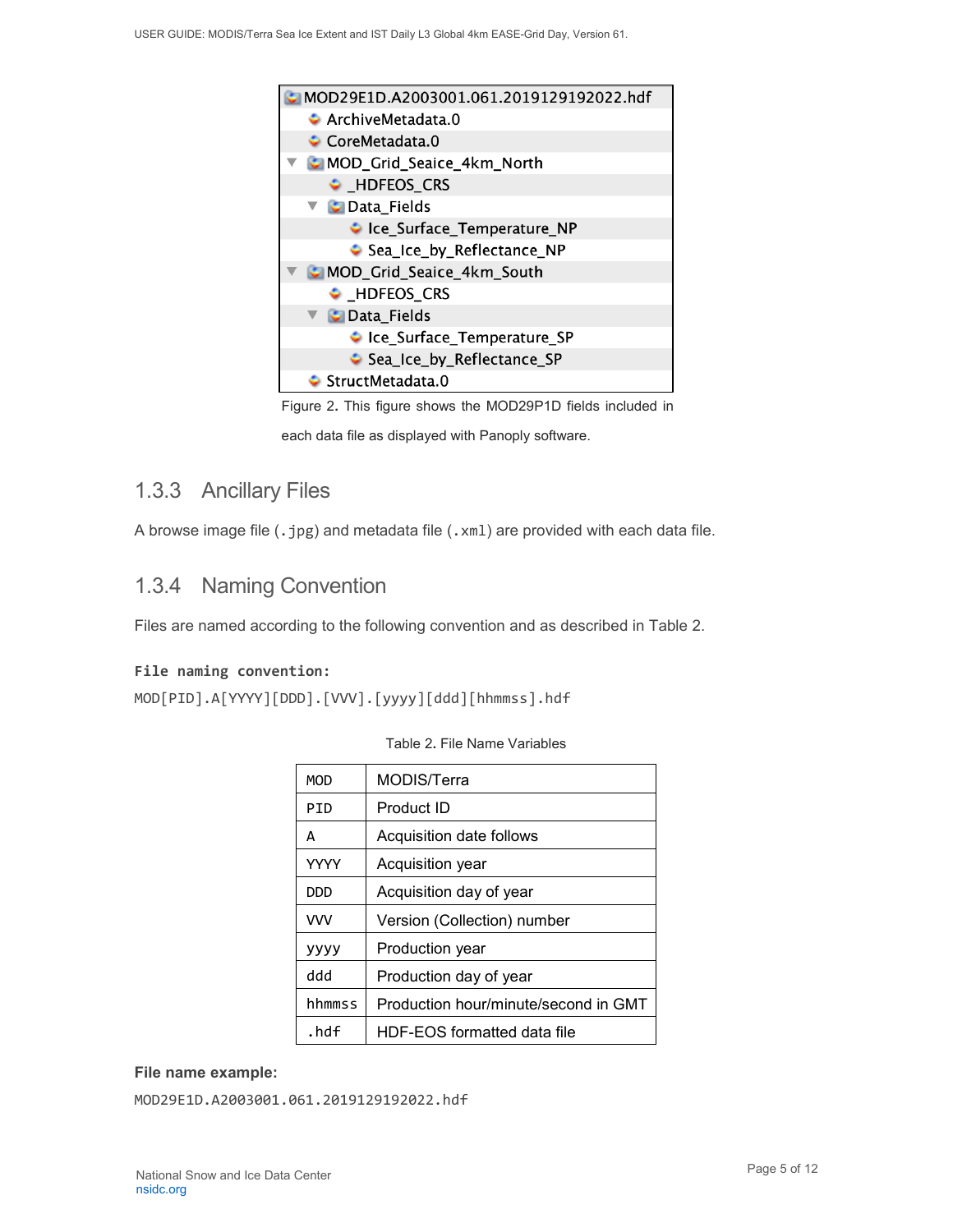**Note:** Data files contain important metadata, including global attributes that are assigned to the file and local attributes like coded integer keys that provide details about the data fields. In addition, each HDF-EOS data file has a corresponding XML metadata file (.xml), which contains some of the same internal metadata as the HDF-EOS file plus additional information regarding user support, archiving, and granulespecific post-production. Refer to the [MODIS Sea Ice Products User Guide to Collection 6.1](https://nsidc.org/sites/nsidc.org/files/technical-references/MOD29_C61_UserGuide.pdf) for additional information.

## <span id="page-6-0"></span>1.4 Spatial Information

### <span id="page-6-1"></span>1.4.1 Coverage

Coverage is global, however only ocean pixels are evaluated for sea ice.

### <span id="page-6-2"></span>1.4.2 Resolution

The gridded resolution is approximately 4 km.

### <span id="page-6-3"></span>1.4.3 Geolocation

This product is provided in the original EASE-Grid Lambert Azimuthal Equal Area (EASE-Grid) map projection. Data files contain separate 4501 x 4501 arrays for the Northern and Southern Hemisphere, centered on the North Pole and South Pole.

See the MODIS Land team's [MODIS Grids](http://modis-land.gsfc.nasa.gov/MODLAND_grid.html) Web page for information about all the projections and grids used for MODIS data sets. For a complete description of EASE-Grid, see NSIDC's [EASE-](https://nsidc.org/data/ease/index.html)[Grid Data | Overview](https://nsidc.org/data/ease/index.html) page.

Table 3 and Table 4 provide geolocation information for this data set.

| <b>Region</b>                               | <b>Northern Hemisphere</b>         | <b>Southern Hemisphere</b>         |
|---------------------------------------------|------------------------------------|------------------------------------|
| Geographic coordinate<br>system             | N/A                                | N/A                                |
| <b>Projected coordinate</b><br>system       | NSIDC EASE-Grid North              | NSIDC EASE-Grid South              |
| Longitude of true origin                    | $0^{\circ}$                        | $0^{\circ}$                        |
| Latitude of true origin                     | $90^{\circ}$                       | $-90^\circ$                        |
| Scale factor at<br>longitude of true origin | N/A                                | N/A                                |
| <b>Datum</b>                                | N/A                                | N/A                                |
| Ellipsoid/spheroid                          | International 1924 Authalic Sphere | International 1924 Authalic Sphere |

#### Table 3. Projection Details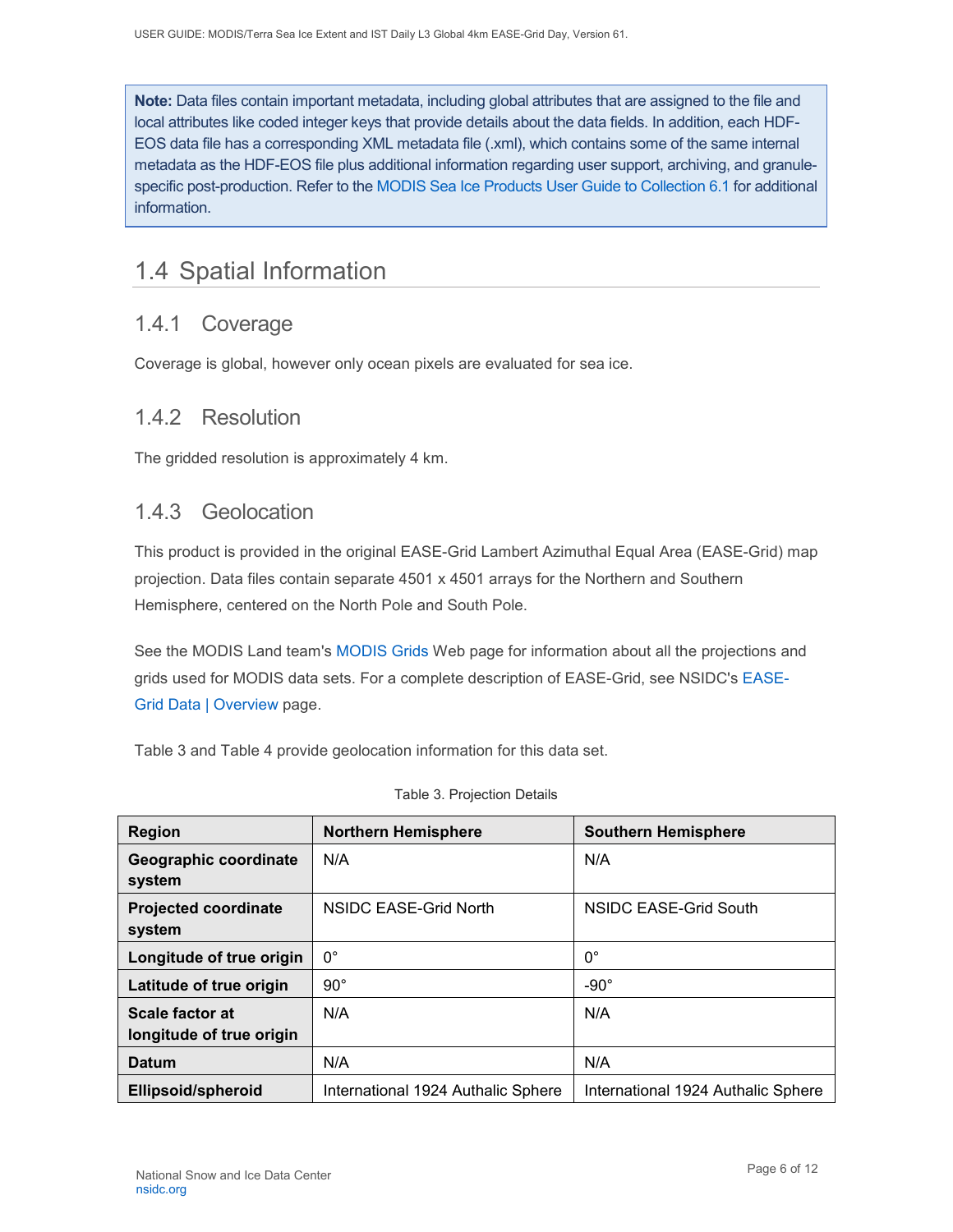| <b>Units</b>          | Meter                                                                                                   | Meter                                                                                                    |
|-----------------------|---------------------------------------------------------------------------------------------------------|----------------------------------------------------------------------------------------------------------|
| <b>False easting</b>  | $0^{\circ}$                                                                                             | $0^{\circ}$                                                                                              |
| <b>False northing</b> | $0^{\circ}$                                                                                             | $0^{\circ}$                                                                                              |
| <b>EPSG code</b>      | 3408                                                                                                    | 3409                                                                                                     |
| <b>PROJ4 string</b>   | +proj=laea +lat $0=90$ +lon $0=0$<br>+ $x$ 0=0 + $y$ 0=0 +a=6371228<br>$+b=6371228 + units=m + no$ defs | +proj=laea +lat $0 = -90$ +lon $0 = 0$<br>+ $x$ 0=0 + $y$ 0=0 +a=6371228<br>+b=6371228 +units=m +no defs |
| <b>Reference</b>      | http://epsg.io/3408                                                                                     | http://epsg.io/3409                                                                                      |

Table 4. Grid Details

| <b>Region</b>                          | <b>Northern Hemisphere</b>              | <b>Southern Hemisphere</b>              |
|----------------------------------------|-----------------------------------------|-----------------------------------------|
| Grid cell size (x, y pixel dimensions) | 4 km                                    | 4 km                                    |
| <b>Number of rows</b>                  | 4501                                    | 4501                                    |
| <b>Number of columns</b>               | 4501                                    | 4501                                    |
| Nominal gridded resolution             | 4 km                                    | 4 km                                    |
| <b>Grid rotation</b>                   | N/A                                     | N/A                                     |
| Geolocated upper left point (m)        | $-9058902.1845(x)$ ,<br>9058902.1845(y) | $-9058902.1845(x)$ ,<br>9058902.1845(y) |
| Geolocated lower right point (m)       | 9058902.1845(x),<br>$-9058902.1845(y)$  | 9058902.1845(x),<br>$-9058902.1845(y)$  |

## <span id="page-7-0"></span>1.5 Temporal Information

### <span id="page-7-1"></span>1.5.1 Coverage

The temporal coverage of this data set extends from 24 February 2000 to the present. Over the course of the Terra mission a number of anomalies have resulted in minor data outages. If you cannot locate data for a particular date or time, check the [MODIS/Terra Data Outages](http://modaps.nascom.nasa.gov/services/production/outages_terra.html) web page.

### <span id="page-7-2"></span>1.5.2 Resolution

Daily

# <span id="page-7-3"></span>2 DATA ACQUISITION AND PROCESSING

### <span id="page-7-4"></span>2.1 Acquisition

MODIS scans the entire globe every one to two days. As such, most locations on Earth are imaged at least once per day and more frequently where swaths overlap (e.g. near the poles). Terra's sun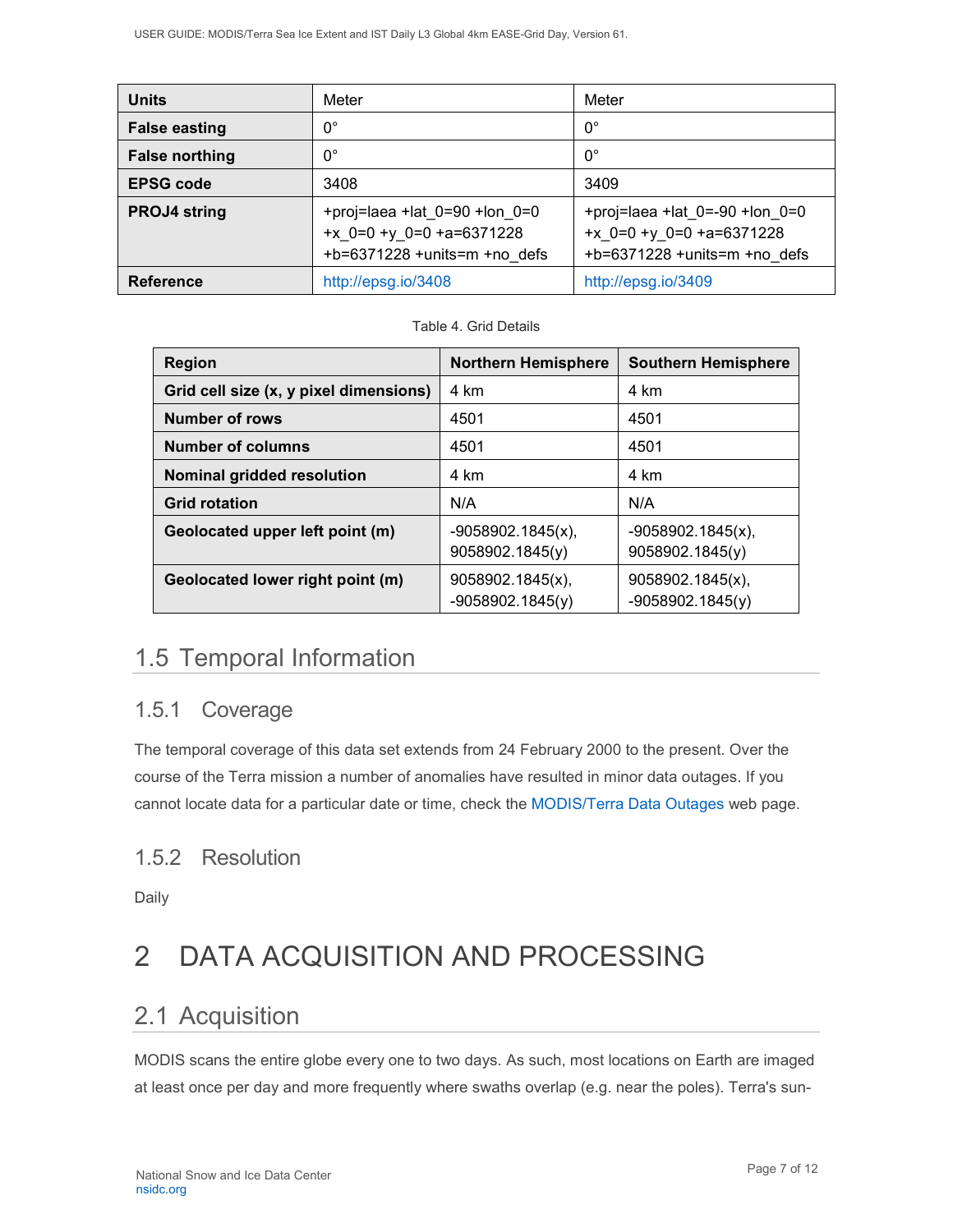synchronous, near-circular polar orbit is timed to cross the equator from north to south (descending node) at approximately 10:30 A.M. local time.

#### **Ongoing changes in the Terra orbit**

The Terra flight operations team conducted [Terra's last inclination adjust maneuver](https://terra.nasa.gov/about/terra-orbital-drift) to maintain Terra's orbit in February 2020. The inclination adjust maneuvers were used to control the platform's 10:30 AM mean local time (MLT) equator crossing. [Terra will continue to drift](https://modis.gsfc.nasa.gov/news/individual.php?news_id=100378) and is expected to reach a 10:15 AM MLT in October 2022. At that time, the flight operations team will have Terra exit the Earth Sciences Constellation and lower Terra to an altitude of 694 km by performing two retrograde maneuvers. MLT will continue to drift after these maneuvers, reaching 9:00 AM around December 2025. Terra MODIS will [remain operational](https://landweb.modaps.eosdis.nasa.gov/cgi-bin/QA_WWW/displayCase.cgi?esdt=MOD&caseNum=PM_MOD_21264&caseLocation=cases_data&type=C6&_ga=2.237971648.1728476934.1634939670-1813231108.1634939670) and generate the full suite of products until the end of the mission in December 2025.

Earlier crossing times for a morning platform like Terra mean lower solar elevations leading to more prevalent shadows. This decrease in orbit altitude alters the spatial coverage of the sensor including possible gaps in spatial sampling, decreased spatial coverage, and higher spatial resolution. Products are mostly expected to be science quality except for reduced grid size (from lower altitude) and without a strict 16-day repeat of observations (from drift and changing orbit).

Details on the impact of the Constellation Exit on the quality of the product are being compiled and [will be](https://landweb.modaps.eosdis.nasa.gov/cgi-bin/QS/new/index.cgi)  [posted when available.](https://landweb.modaps.eosdis.nasa.gov/cgi-bin/QS/new/index.cgi)

## <span id="page-8-0"></span>2.2 Source and Processing

This data set is generated by mapping the *MODIS/Terra Sea Ice Extent Daily L3 Global 1km EASE-Grid Day* [\(MOD29P1D,](https://nsidc.org/data/mod29p1d) version 61) product into a polar input grid at 1 km resolution. The input grid is then mapped to an approximately 4 km resolution output grid modeled on the original EASE-Grid. The gridded input observation nearest the center of an output grid cell is assigned as the output value for that grid cell. Approximately every fourth input grid cell is mapped into a sequential output grid cell.

Refer to the MOD29P1D User Guide for information on the daily sea ice processing algorithm. Users seeking a more detailed description of these and other MODIS Sea Ice products should consult the [MODIS Sea Ice Products User Guide to Collection 6.1](https://nsidc.org/sites/nsidc.org/files/technical-references/MOD29_C61_UserGuide.pdf) and the Algorithm Theoretical Basis Document (Hall et al., 2001).

#### <span id="page-8-1"></span>2.2.1 Error Sources

As with any upper level product, anomalies present in the input data may carry through to the output product. Refer to the MOD29P1D User Guide for information on error sources relevant to this product. In addition, sea ice and IST features may sometimes lack continuity, especially in the polar summer season. This can occur because pixels are obtained from different swaths separated in time, during which sea ice and clouds may have moved.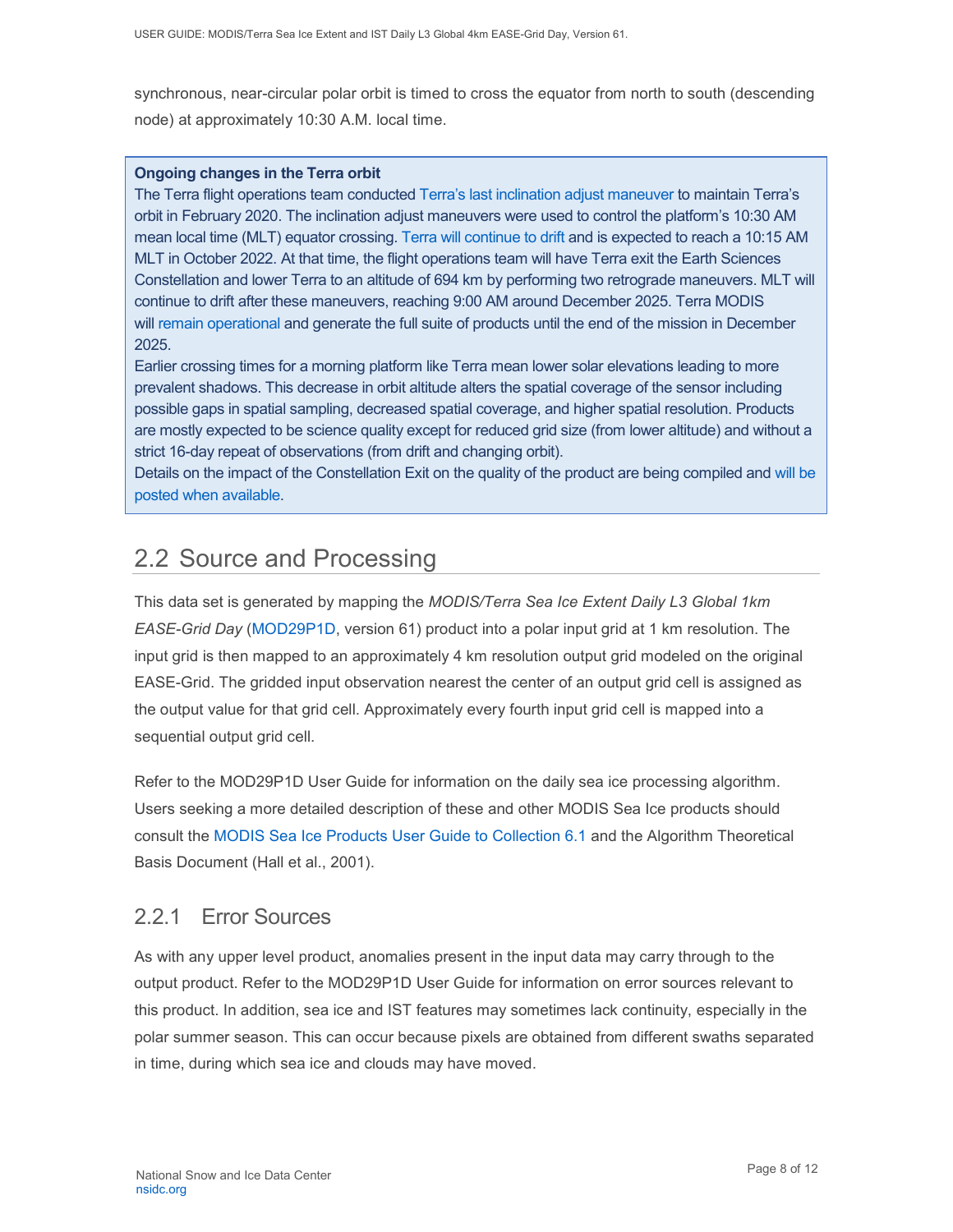## <span id="page-9-0"></span>2.3 Quality Assessment

QA data has been omitted from this data set because it aims to provide a general view of hemispheric sea ice by compositing subsampled MOD29P1D data.

### <span id="page-9-1"></span>2.4 Instrumentation

### <span id="page-9-2"></span>2.4.1 Description

The MODIS instrument provides 12-bit radiometric sensitivity in 36 spectral bands ranging in wavelength from 0.4 µm to 14.4 µm. Two bands are imaged at a nominal resolution of 250 m at nadir, five bands at 500 m, and the remaining bands at 1000 m. A ±55 degree scanning pattern at an altitude of 705 km achieves a 2330 km swath with global coverage every one to two days.

The scan mirror assembly uses a continuously rotating, double-sided scan mirror to scan ±55 degrees and is driven by a motor encoder built to operate 100 percent of the time throughout the six-year instrument design life. The optical system consists of a two-mirror, off-axis afocal telescope which directs energy to five refractive objective assemblies, one each for the visible, near-infrared, shortwave infrared, middle-wavelength infrared, and long-wavelength infrared spectral regions.

The MODIS instruments on the Terra and Aqua space vehicles were built to NASA specifications by Santa Barbara Remote Sensing, a division of Raytheon Electronics Systems. Table 6 contains the instruments' technical specifications:

| <b>Variable</b>            | <b>Description</b>                                                                            |
|----------------------------|-----------------------------------------------------------------------------------------------|
| Orbit                      | 705 km altitude, 10:30 A.M. descending node (Terra), sun-synchronous,<br>near-polar, circular |
| Scan Rate                  | 20.3 rpm, cross track                                                                         |
| Swath<br><b>Dimensions</b> | 2330 km (cross track) by 10 km (along track at nadir)                                         |
| Telescope                  | 17.78 cm diameter off-axis, afocal (collimated) with intermediate field stop                  |
| Size                       | $1.0 \text{ m} \times 1.6 \text{ m} \times 1.0 \text{ m}$                                     |
| Weight                     | 228.7 kg                                                                                      |
| Power                      | 162.5 W (single orbit average)                                                                |
| Data Rate                  | 10.6 Mbps (peak daytime); 6.1 Mbps (orbital average)                                          |
| Quantization               | 12 bits                                                                                       |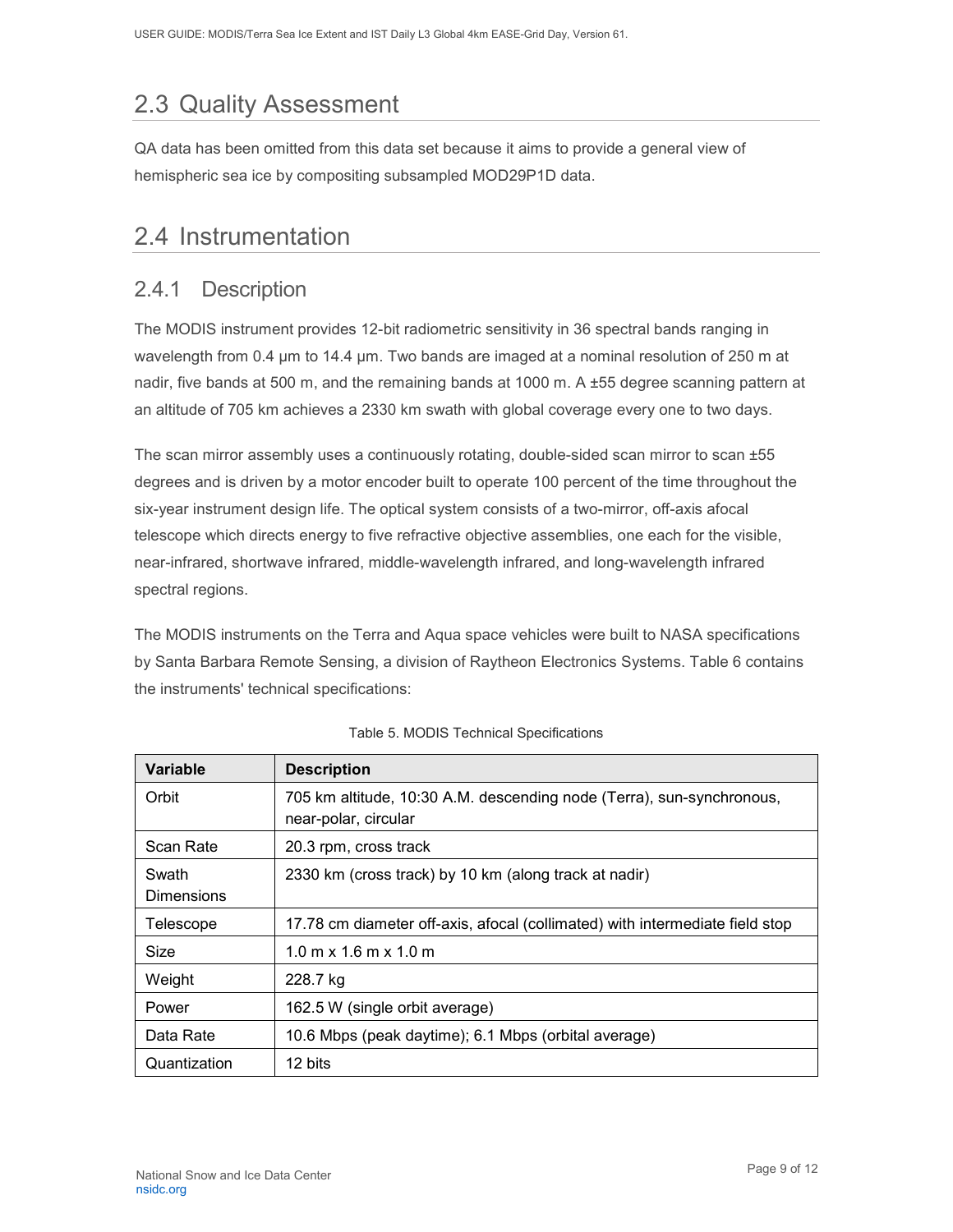| <b>Variable</b> | <b>Description</b>   |
|-----------------|----------------------|
| Spatial         | 250 m (bands 1-2)    |
| Resolution      | 500 m (bands 3-7)    |
|                 | 1000 m (bands (8-36) |
| Design Life     | 6 years              |

### <span id="page-10-0"></span>2.4.2 Calibration

MODIS has a series of on-board calibrators that provide radiometric, spectral, and spatial calibration of the MODIS instrument. The blackbody calibrator is the primary calibration source for thermal bands between 3.5 µm and 14.4 µm, while the Solar Diffuser (SD) provides a diffuse, solar-illuminated calibration source for visible, near-infrared, and short wave infrared bands. The Solar Diffuser Stability Monitor tracks changes in the reflectance of the SD with reference to the sun so that potential instrument changes are not incorrectly attributed to changes in this calibration source. The Spectroradiometric Calibration Assembly provides additional spectral, radiometric, and spatial calibration.

MODIS uses the moon as an additional calibration technique and for tracking degradation of the SD by referencing the illumination of the moon since the moon's brightness is approximately the same as that of the Earth. Finally, MODIS deep space views provide a photon input signal of zero, which is used as a point of reference for calibration.

For additional details about the MODIS instruments, see NASA's [MODIS | About](http://modis.gsfc.nasa.gov/about/) Web page.

# <span id="page-10-1"></span>3 SOFTWARE AND TOOLS

The following sites can help you identify the right MODIS data for your study:

- [NASA's Earth Observing System Data and Information System | Near Real-Time Data](http://earthdata.nasa.gov/data/near-real-time-data/rapid-response)
- [NASA Goddard Space Flight Center | MODIS Land Global Browse Images](https://landweb.modaps.eosdis.nasa.gov/cgi-bin/browse/browseMODIS.cgi)

The following resources are available to help users work with MODIS data:

- [The HDF-EOS to GeoTIFF Conversion Tool \(HEG\)](https://wiki.earthdata.nasa.gov/display/DAS/HEG%3A++HDF-EOS+to+GeoTIFF+Conversion+Tool) can reformat, re-project, and perform stitching/mosaicing and subsetting operations on HDF-EOS objects.
- [HDFView](https://www.hdfgroup.org/downloads/hdfview/) is a simple, visual interface for opening, inspecting, and editing HDF files. Users can view file hierarchy in a tree structure, modify the contents of a data set, add, delete and modify attributes, and create new files.
- [What is HDF-EOS? an NSIDC FAQ](https://nsidc.org/support/faq/what-hdf-eos)
- [The MODIS Conversion Toolkit \(MCTK\) plug-in for ENVI](https://github.com/dawhite/MCTK) can ingest, process, and georeference every known MODIS data set, including products distributed with EASE-Grid projections. The toolkit includes support for swath projection and grid reprojection and comes with an API for large batch processing jobs.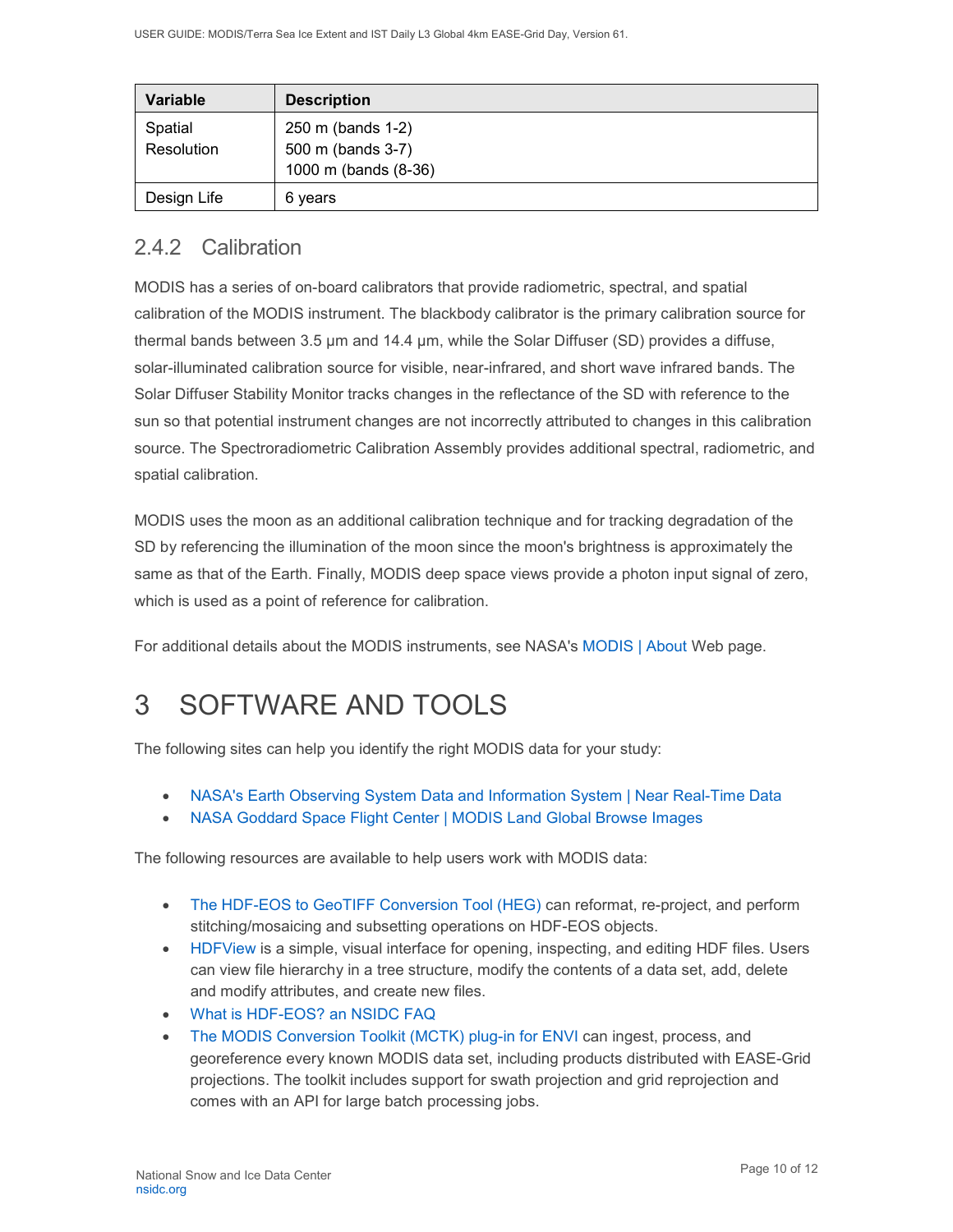# <span id="page-11-0"></span>4 RELATED WEBSITES

The following resources provide additional information about MODIS Version 6.1 data, including known problems, production schedules, and future plans:

- [The MODIS Snow and Sea Ice Global Mapping Project](http://modis-snow-ice.gsfc.nasa.gov/)
- [NASA LDOPE | MODIS/VIIRS Land Product Quality Assessment](https://landweb.modaps.eosdis.nasa.gov/cgi-bin/QS/new/index.cgi)
- [MODIS Land Team Validation | Status for Snow Cover/Sea Ice \(MOD10/29\)](https://modis-land.gsfc.nasa.gov/ValStatus.php?ProductID=MOD10/29)

# <span id="page-11-1"></span>5 CONTACTS AND ACKNOWLEDGMENTS

#### **George Riggs**

NASA Goddard Space Flight Center (GSFC) Greenbelt, MD

#### **Dorothy Hall**  ESSIC / University of Maryland

College Park, MD

#### **Miguel Roman**

NASA Goddard Space Flight Center (GSFC) Greenbelt, MD

# <span id="page-11-2"></span>6 REFERENCES

Hall, D.K., Riggs, G.A. and Salomonson, V.V. 2001. Algorithm Theoretical Basis Document (ATBD) for MODIS Snow and Sea Ice-Mapping Algorithms. [Guide.](https://modis-snow-ice.gsfc.nasa.gov/?c=atbd) NASA Goddard Space Flight Center, Greenbelt, MD.

Hall, D.K., J.R. Key, K.A. Casey, G.A. Riggs, and D.J. Cavalieri. 2004. Sea Ice Surface Temperature Product From MODIS. *IEEE Transactions on Geoscience and Remote Sensing*, 42(5): 1076-1087. [https://doi.org/10.1109/TGRS.2004.825587.](https://doi.org/10.1109/TGRS.2004.825587)

Key, J. R., J. B. Collins, C. Fowler, and R.S. Stone. 1997. High latitude surface temperature estimates from thermal satellite data. *Remote Sensing of the Environment*, 61(2): 302-309. [https://doi.org/10.1016/S0034-4257\(97\)89497-7.](https://doi.org/10.1016/S0034-4257(97)89497-7)

Lin, G., Wolfe, R.E., Zhang, P., Tilton, J.C., Dellomo, J.J. and Bin Tan. 2019. Thirty-six combined years of MODIS geolocation trending. *Proc. SPIE 11127*, Earth Observing Systems XXIV, 1112715. [http://dx.doi.org/10.1117/12.826598.](http://dx.doi.org/10.1117/12.826598)